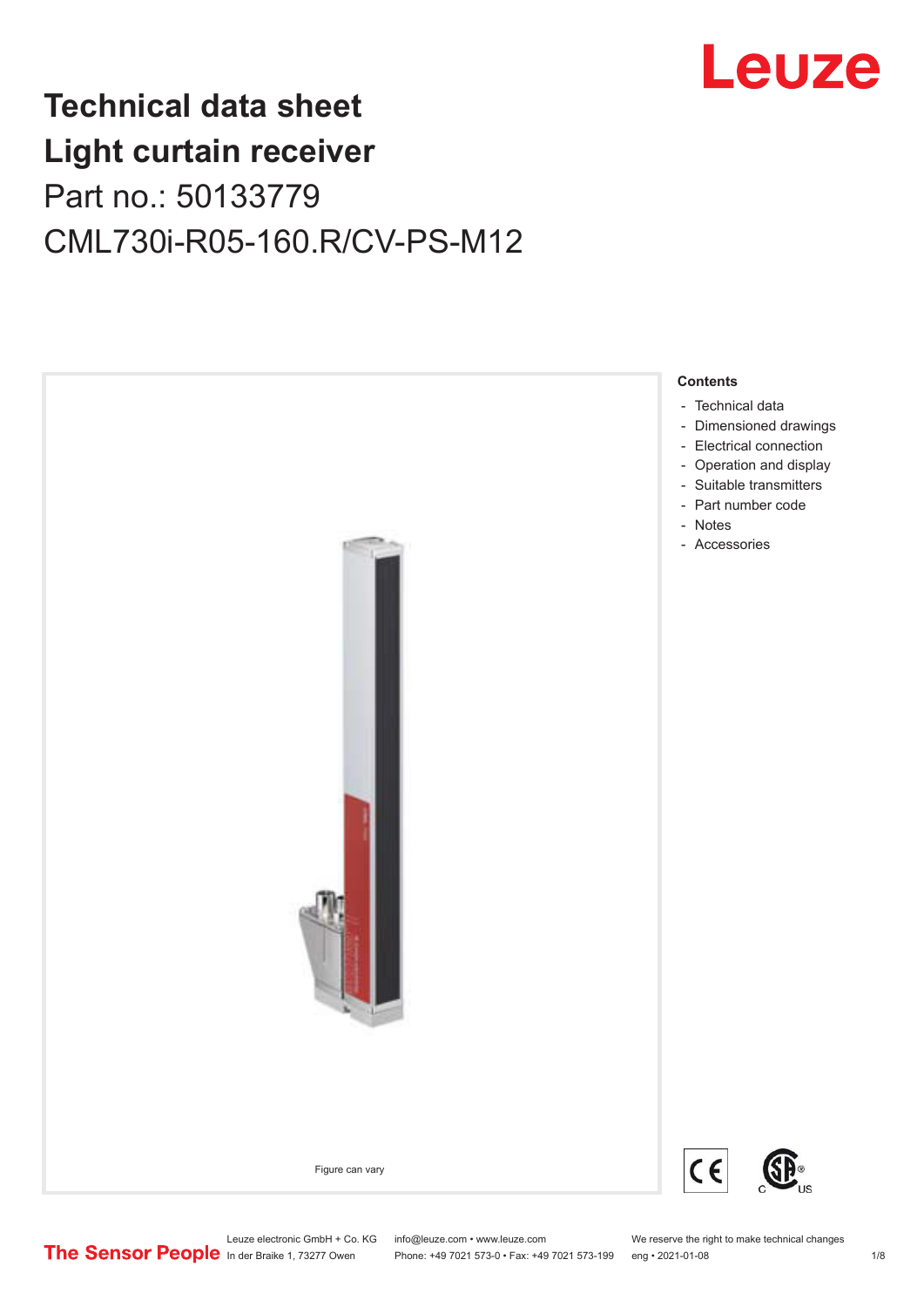# <span id="page-1-0"></span>**Technical data**

#### **Basic data**

| <b>Series</b>                                  | 730                                                                                |
|------------------------------------------------|------------------------------------------------------------------------------------|
| <b>Operating principle</b>                     | Throughbeam principle                                                              |
| Device type                                    | Receiver                                                                           |
| <b>Contains</b>                                | Accessories for the use of the BT-2R1                                              |
| <b>Application</b>                             | Detection of transparent films                                                     |
|                                                | Detection of transparent objects                                                   |
|                                                | Object detection in film tube                                                      |
|                                                | Object measurement                                                                 |
|                                                | Radiation of semi-transparent media                                                |
|                                                |                                                                                    |
| <b>Optical data</b>                            |                                                                                    |
| <b>Operating range</b>                         | Guaranteed operating range                                                         |
| <b>Operating range</b>                         | 0.14.5m                                                                            |
| Operating range, transparent media             | $0.1 1.75$ m                                                                       |
| <b>Operating range limit</b>                   | Typical operating range                                                            |
| <b>Operating range limit</b>                   | 0.16m                                                                              |
| <b>Measurement field length</b>                | 160 mm                                                                             |
| Number of beams                                | 32 Piece(s)                                                                        |
| <b>Beam spacing</b>                            | 5 <sub>mm</sub>                                                                    |
|                                                |                                                                                    |
| Measurement data                               |                                                                                    |
| Minimum object diameter                        | $10 \text{ mm}$                                                                    |
|                                                |                                                                                    |
| <b>Electrical data</b>                         |                                                                                    |
| <b>Protective circuit</b>                      | Polarity reversal protection                                                       |
|                                                | Short circuit protected                                                            |
|                                                | <b>Transient protection</b>                                                        |
|                                                |                                                                                    |
| Performance data                               |                                                                                    |
| Supply voltage U <sub>B</sub>                  | 18  30 V, DC                                                                       |
| <b>Residual ripple</b>                         | 0  15 %, From $U_{\rm B}$                                                          |
| <b>Open-circuit current</b>                    | 0 135 mA, The specified values refer<br>to the entire package consisting of trans- |
|                                                | mitter and receiver.                                                               |
|                                                |                                                                                    |
| Outputs                                        |                                                                                    |
| Number of analog outputs                       | 1 Piece(s)                                                                         |
|                                                |                                                                                    |
| Analog outputs<br>Current                      | 024mA                                                                              |
| Voltage                                        | 011V                                                                               |
|                                                |                                                                                    |
| Analog output 1                                |                                                                                    |
| <b>Type</b>                                    | Freely configurable                                                                |
|                                                |                                                                                    |
| Inputs/outputs selectable                      |                                                                                    |
| Output current, max.                           | 100 mA                                                                             |
| Input resistance                               | $6,000 \Omega$                                                                     |
| Number of inputs/outputs selectable 3 Piece(s) |                                                                                    |
| Type                                           | Inputs/outputs selectable                                                          |
| Voltage type, outputs                          | DC                                                                                 |
| Switching voltage, outputs                     | Typ. $U_B / 0 V$                                                                   |
| Voltage type, inputs                           | DC                                                                                 |
| Switching voltage, inputs                      | high: ≥6V                                                                          |
|                                                | $low: \leq 4V$                                                                     |
|                                                |                                                                                    |
| Input/output 1                                 |                                                                                    |
| Activation/disable delay                       | 1 ms                                                                               |

|                        | <b>Timing</b>                  |                              |  |
|------------------------|--------------------------------|------------------------------|--|
|                        | <b>Readiness delay</b>         | 450 ms                       |  |
|                        | <b>Cycle time</b>              | 1 <sub>ms</sub>              |  |
| Response time per beam |                                | $10 \mu s$                   |  |
|                        |                                |                              |  |
|                        | <b>Service interface</b>       |                              |  |
|                        | Type                           | IO-Link                      |  |
|                        |                                |                              |  |
|                        | <b>IO-Link</b>                 |                              |  |
|                        | <b>Function</b>                | Configuration via software   |  |
|                        |                                | Service                      |  |
|                        |                                |                              |  |
|                        | <b>Connection</b>              |                              |  |
|                        | <b>Number of connections</b>   | 2 Piece(s)                   |  |
|                        | <b>Plug outlet</b>             | Rear side                    |  |
|                        |                                |                              |  |
|                        | <b>Connection 1</b>            |                              |  |
|                        | <b>Function</b>                | Configuration interface      |  |
|                        |                                | Signal IN                    |  |
|                        |                                | Signal OUT                   |  |
|                        |                                | Voltage supply               |  |
|                        | <b>Type of connection</b>      | Connector                    |  |
|                        | <b>Thread size</b>             | M <sub>12</sub>              |  |
|                        | <b>Type</b>                    | Male                         |  |
|                        | <b>Material</b>                | Metal                        |  |
|                        | No. of pins                    | 8-pin                        |  |
|                        | Encoding                       | A-coded                      |  |
|                        |                                |                              |  |
|                        | <b>Connection 2</b>            |                              |  |
|                        | <b>Function</b>                | Connection to transmitter    |  |
|                        | <b>Type of connection</b>      | Connector                    |  |
|                        | <b>Thread size</b>             | M <sub>12</sub>              |  |
|                        | <b>Type</b>                    | Female                       |  |
|                        | <b>Material</b>                | Metal                        |  |
|                        | No. of pins                    | 5-pin                        |  |
|                        | Encoding                       | A-coded                      |  |
|                        |                                |                              |  |
|                        | <b>Mechanical data</b>         |                              |  |
|                        | Design                         | Cubic                        |  |
|                        | Dimension (W x H x L)          | 29 mm x 35.4 mm x 183 mm     |  |
|                        | <b>Housing material</b>        | Metal                        |  |
|                        | <b>Metal housing</b>           | Aluminum                     |  |
|                        | Lens cover material            | Plastic                      |  |
|                        | Net weight                     | 400 g                        |  |
|                        | <b>Housing color</b>           | Silver                       |  |
|                        | Type of fastening              | Groove mounting              |  |
|                        |                                | Via optional mounting device |  |
|                        |                                |                              |  |
|                        | <b>Operation and display</b>   |                              |  |
|                        | Type of display                | LED                          |  |
|                        |                                | OLED display                 |  |
|                        | <b>Number of LEDs</b>          | 2 Piece(s)                   |  |
|                        | Type of configuration          | Software                     |  |
|                        |                                | Teach-in                     |  |
|                        | <b>Operational controls</b>    | Membrane keyboard            |  |
|                        |                                |                              |  |
|                        | <b>Environmental data</b>      |                              |  |
|                        | Ambient temperature, operation | $-3060 °C$                   |  |
|                        | Ambient temperature, storage   | $-40$ 70 °C                  |  |
|                        |                                |                              |  |
|                        |                                |                              |  |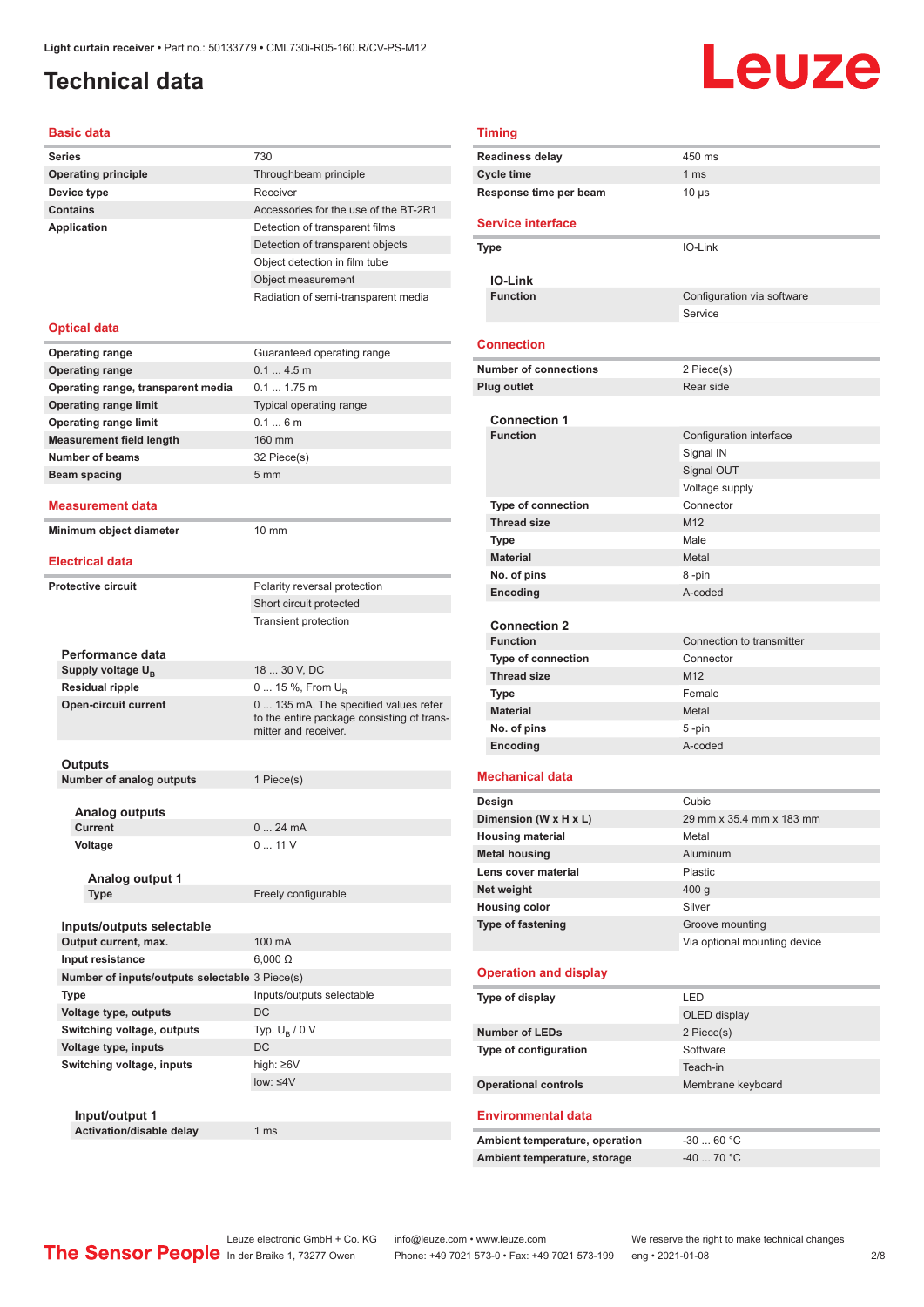# **Technical data**

# Leuze

#### **Certifications**

| Degree of protection     | IP 65         |
|--------------------------|---------------|
| <b>Protection class</b>  | Ш             |
| <b>Certifications</b>    | c CSA US      |
| <b>Standards applied</b> | IEC 60947-5-2 |
|                          |               |

#### **Classification**

| <b>Customs tariff number</b> | 90314990 |
|------------------------------|----------|
| eCl@ss 5.1.4                 | 27270910 |
| eCl@ss 8.0                   | 27270910 |
| eCl@ss 9.0                   | 27270910 |
| eCl@ss 10.0                  | 27270910 |
| eCl@ss 11.0                  | 27270910 |
| <b>ETIM 5.0</b>              | EC002549 |
| <b>ETIM 6.0</b>              | EC002549 |
| <b>ETIM 7.0</b>              | EC002549 |
|                              |          |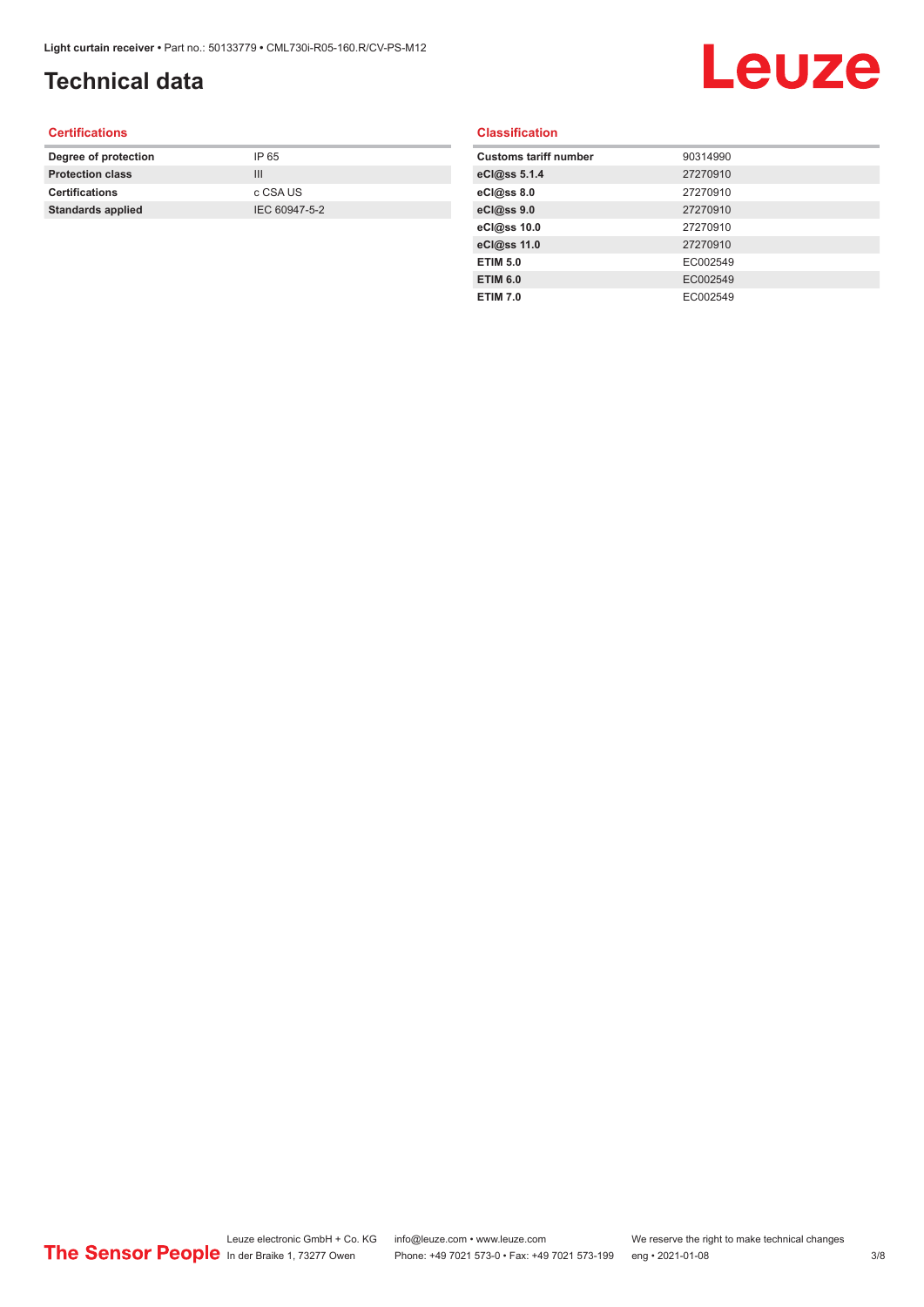### <span id="page-3-0"></span>**Dimensioned drawings**

All dimensions in millimeters





F M6 thread G Fastening groove

- T Transmitter
- R Receiver
- 
- Y 2.5 mm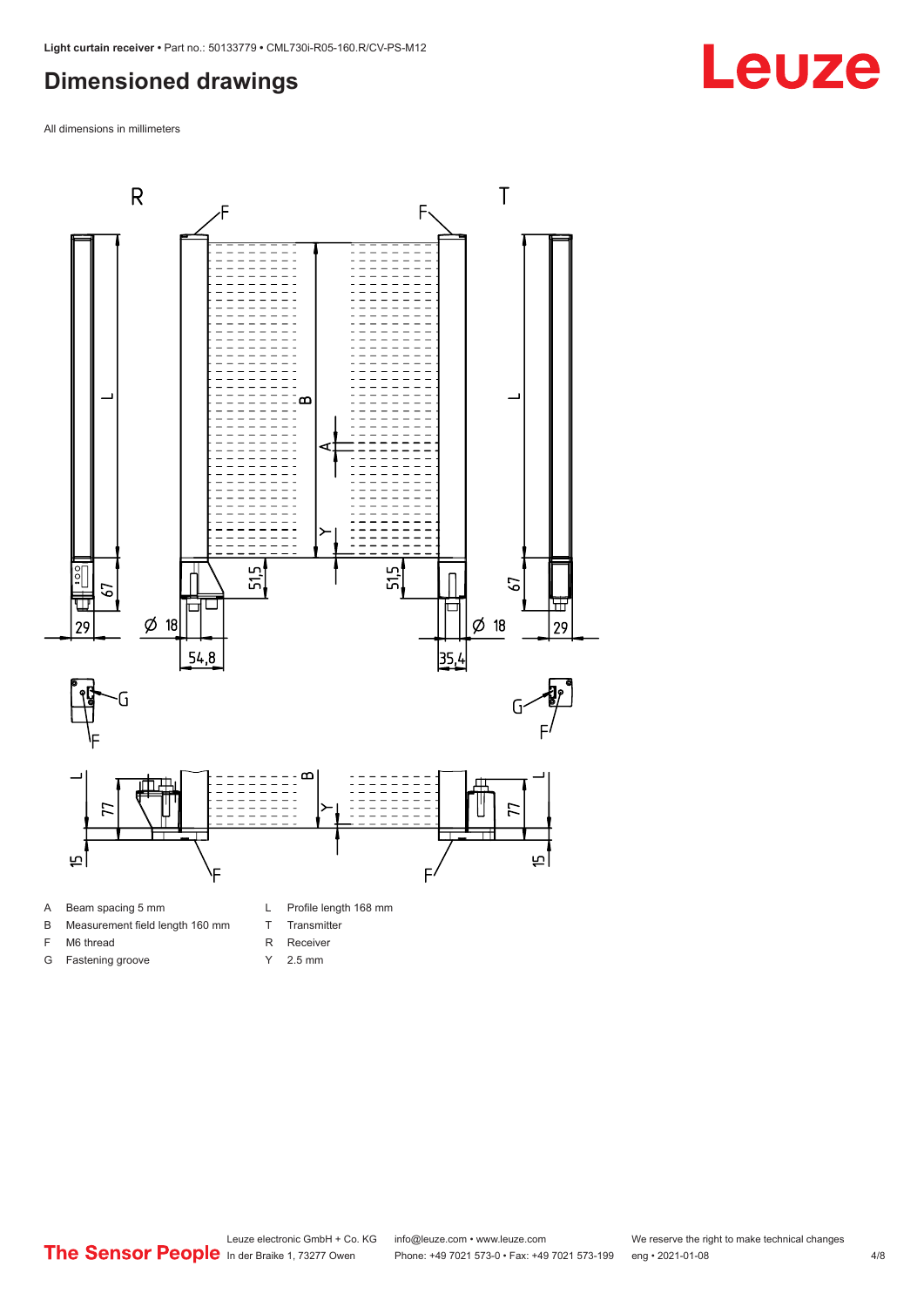### <span id="page-4-0"></span>**Dimensioned drawings**





A PWR / SW IN / OUT

### **Electrical connection**

**Connection 1**

| <b>Function</b>    | Configuration interface |
|--------------------|-------------------------|
|                    | Signal IN               |
|                    | Signal OUT              |
|                    | Voltage supply          |
| Type of connection | Connector               |
| <b>Thread size</b> | M12                     |
| <b>Type</b>        | Male                    |
| <b>Material</b>    | Metal                   |
| No. of pins        | 8-pin                   |
| Encoding           | A-coded                 |

#### **Pin Pin assignment**

| 1              | $V^+$            |
|----------------|------------------|
| $\overline{2}$ | I/O <sub>1</sub> |
| 3              | GND              |
| $\overline{4}$ | IO-Link          |
| 5              | I/O <sub>2</sub> |
| 6              | I/O3             |
| $\overline{7}$ | OUT mA/V         |
| 8              | <b>AGND</b>      |
|                |                  |



#### **Connection 2**

| <b>Function</b>    | Connection to transmitter |
|--------------------|---------------------------|
| Type of connection | Connector                 |
| <b>Thread size</b> | M12                       |
| <b>Type</b>        | Female                    |
| <b>Material</b>    | Metal                     |
| No. of pins        | $5$ -pin                  |
| Encoding           | A-coded                   |

#### **Pin Pin assignment**

|                | <b>FE/SHIELD</b> |
|----------------|------------------|
| $\overline{2}$ | V+               |
| 3              | <b>GND</b>       |
| 4              | RS 485 Tx+       |
| 5              | RS 485 Tx-       |

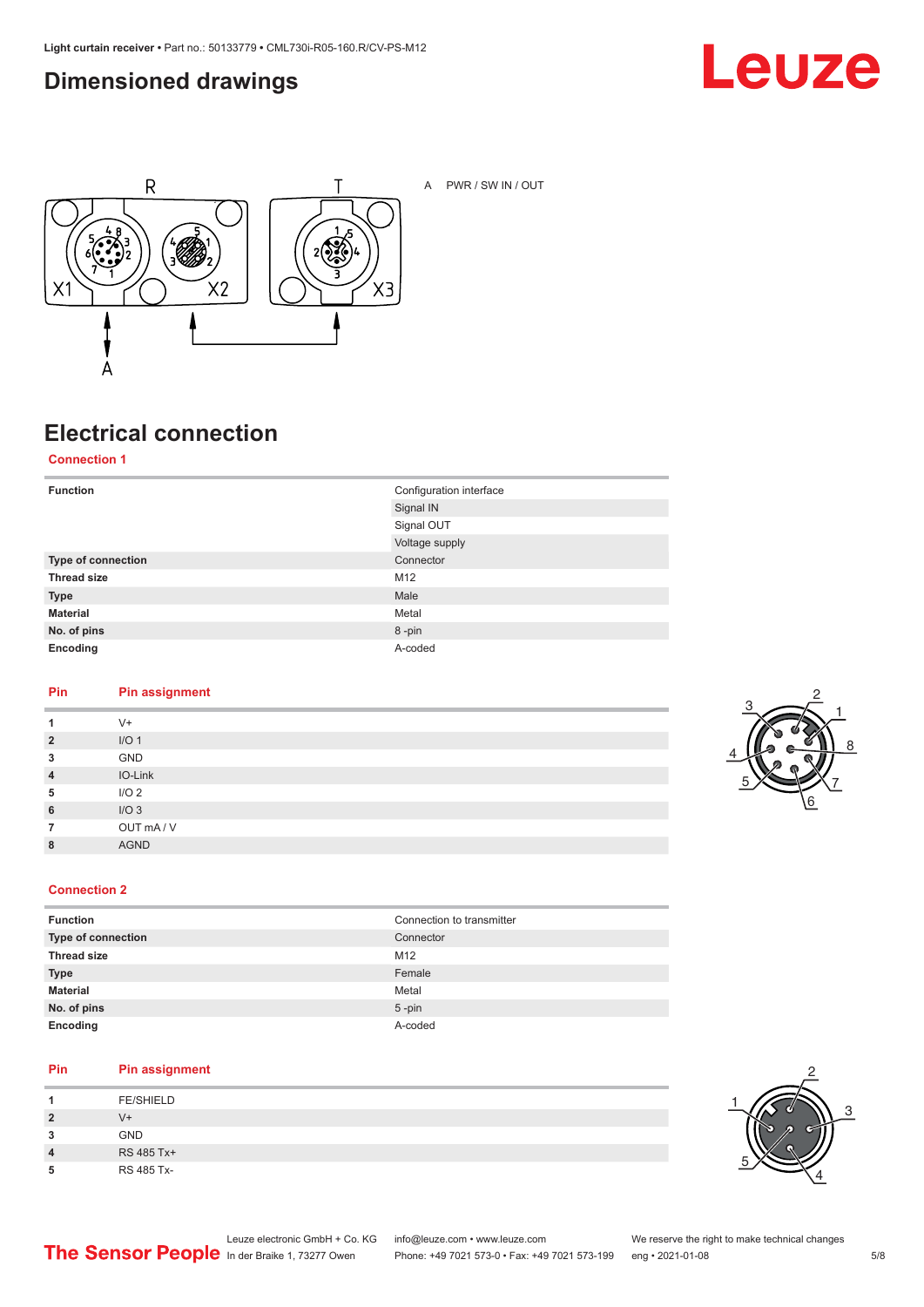### <span id="page-5-0"></span>**Operation and display**

| <b>LED</b>     | <b>Display</b>           | <b>Meaning</b>                         |
|----------------|--------------------------|----------------------------------------|
|                | Green, continuous light  | Operational readiness                  |
|                | Green, flashing          | Teach / error                          |
| $\overline{2}$ | Yellow, continuous light | Light path free, with function reserve |
|                | Yellow, flashing         | No function reserve                    |
|                | Off                      | Object detected                        |

### **Suitable transmitters**

| Part no. | <b>Designation</b>                  | <b>Article</b>               | <b>Description</b>                                                          |
|----------|-------------------------------------|------------------------------|-----------------------------------------------------------------------------|
| 50133780 | CML730i-T05-160.R-<br><b>PS-M12</b> | Light curtain<br>transmitter | Operating range: 0.1  4.5 m<br>Connection: Connector, M12, Rear side, 5-pin |

#### **Part number code**

Part designation: **CML7XXi-YZZ-AAAA.BCCCDDD-EEEFFF**

| <b>CML</b>  | <b>Operating principle</b><br>Measuring light curtain                                                                                    |
|-------------|------------------------------------------------------------------------------------------------------------------------------------------|
| 7XXi        | <b>Series</b><br>720i: 720i series<br>730i: 730i series                                                                                  |
| Y           | Device type<br>T: transmitter<br>R: receiver                                                                                             |
| <b>ZZ</b>   | <b>Beam spacing</b><br>05:5 mm<br>10:10 mm<br>20:20 mm<br>40:40 mm                                                                       |
| <b>AAAA</b> | Measurement field length [mm], dependent on beam spacing                                                                                 |
| в           | Equipment<br>A: connector outlet, axial<br>R: rear connector outlet                                                                      |
| CCC         | Interface<br>L: IO-Link<br>/CN: CANopen<br>/PB: PROFIBUS<br>/PN: PROFINET<br>CV: Analog current and voltage output<br>/D3: RS 485 Modbus |
| <b>DDD</b>  | <b>Special equipment</b><br>-PS: Power Setting                                                                                           |
| EEE         | <b>Electrical connection</b><br>M12: M12 connector                                                                                       |
| <b>FFF</b>  | -EX: Explosion protection                                                                                                                |
|             | <b>Note</b>                                                                                                                              |
| P           | $\&$ A list with all available device types can be found on the Leuze website at www.leuze.com.                                          |

#### 6/8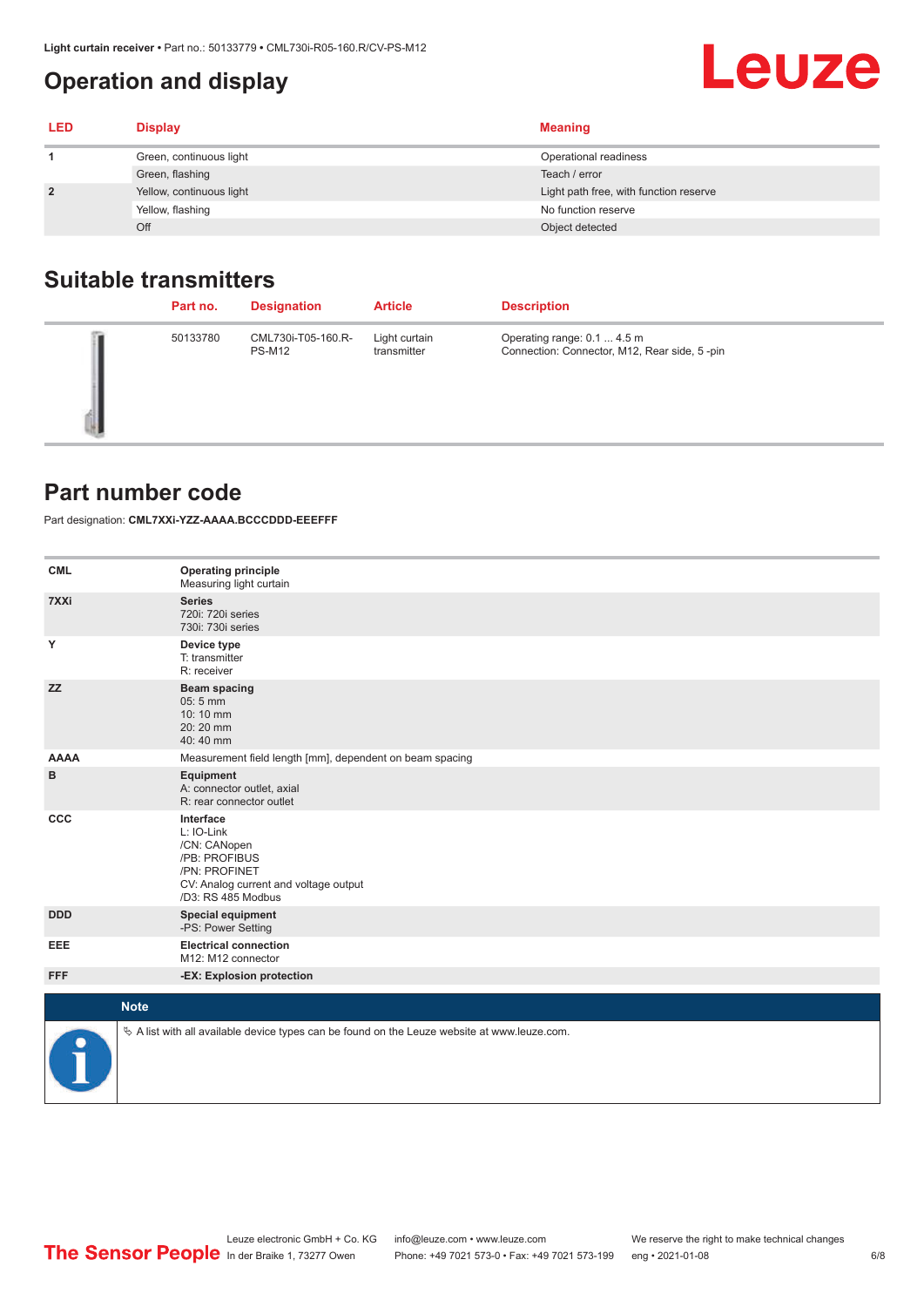#### <span id="page-6-0"></span>**Notes**



#### **Observe intended use!**

 $\%$  This product is not a safety sensor and is not intended as personnel protection.

 $\%$  The product may only be put into operation by competent persons.

 $\%$  Only use the product in accordance with its intended use.

|  | <b>For UL applications:</b>                                                                                                                                                       |
|--|-----------------------------------------------------------------------------------------------------------------------------------------------------------------------------------|
|  | $\%$ For UL applications, use is only permitted in Class 2 circuits in accordance with the NEC (National Electric Code).                                                          |
|  | V These proximity switches shall be used with UL Listed Cable assemblies rated 30V, 0.5A min, in the field installation, or equivalent (categories: CYJV/<br>CYJV7 or PVVA/PVVA7) |

#### **Accessories**

#### Connection technology - Connection cables

|   | Part no. | <b>Designation</b> | <b>Article</b>   | <b>Description</b>                                                                                                                                          |
|---|----------|--------------------|------------------|-------------------------------------------------------------------------------------------------------------------------------------------------------------|
| ▇ | 50135128 | KD S-M12-8A-P1-050 | Connection cable | Connection 1: Connector, M12, Axial, Female, A-coded, 8-pin<br>Connection 2: Open end<br>Shielded: Yes<br>Cable length: 5,000 mm<br>Sheathing material: PUR |

#### Connection technology - Interconnection cables

|   |               | Part no. | <b>Designation</b>                     | <b>Article</b>        | <b>Description</b>                                                                                                                                                                                                                                    |
|---|---------------|----------|----------------------------------------|-----------------------|-------------------------------------------------------------------------------------------------------------------------------------------------------------------------------------------------------------------------------------------------------|
| ▤ | $\cdots$<br>Þ | 50129781 | <b>KDS DN-M12-5A-</b><br>M12-5A-P3-050 | Interconnection cable | Suitable for interface: IO-Link, DeviceNet, CANopen<br>Connection 1: Connector, M12, Axial, Female, A-coded, 5-pin<br>Connection 2: Connector, M12, Axial, Male, A-coded, 5-pin<br>Shielded: Yes<br>Cable length: 5,000 mm<br>Sheathing material: PUR |

#### Mounting technology - Mounting brackets

|                                               | Part no. | <b>Designation</b> | <b>Article</b>      | <b>Description</b>                                                                                                                                                                                                        |
|-----------------------------------------------|----------|--------------------|---------------------|---------------------------------------------------------------------------------------------------------------------------------------------------------------------------------------------------------------------------|
| $\frac{1}{2}$ , $\frac{1}{2}$ , $\frac{1}{2}$ | 50142900 | BT 700M.5-2SET     | Mounting device set | Design of mounting device: Bracket mounting<br>Fastening, at system: Through-hole mounting, T slotted hole<br>Mounting bracket, at device: Screw type, Sliding block<br>Type of mounting device: Rigid<br>Material: Steel |